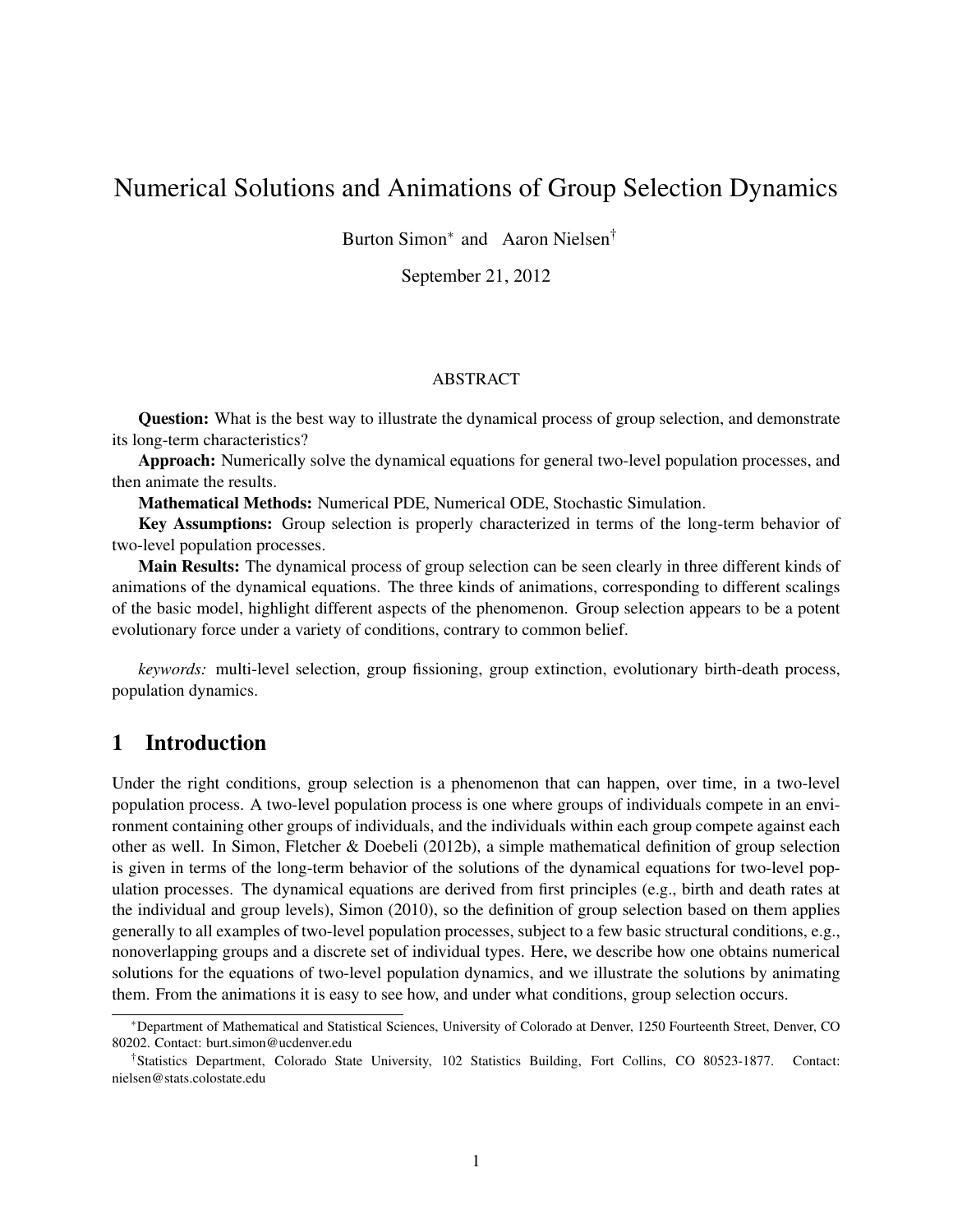The most basic model of two-level population processes considered here is purely stochastic; a continuoustime Markov chain to be precise. The state space for the continuous-time Markov chain is rather complicated, so the only practical way to analyze it exactly is by simulation. We therefore refer to the Markovian model as our simulation model. By taking a certain limit of simulation models (as the populations of individuals within the groups tends to infinity) a process emerges that is partly deterministic and partly stochastic, Puhalskii and Simon (2012). We call this the hybrid model, because the solution involves both a numerical solution of a certain system of ODE's, and a simulation. By taking an additional limit on the simulation model (this time as the number of groups tends to infinity) a process emerges that is completely deterministic. We call this the PDE model because the the resulting dynamical equation is a first order hyperbolic PDE, Simon (2010).

Solutions of the three models highlight different aspects of the evolutionary trajectories and equilibrium configurations of two-level population process. The simulation and hybrid solutions highlight the life histories of individual groups from the moment they are "born" (as a fissioned piece of a "parent" group), to the moment they "die" (by fissioning into pieces, or by extinction). In animations of the simulation solution, the irregular within-group population fluctuations sometimes makes it hard to follow individual groups as they change in time. In the hybrid model, the within-group population dynamics are deterministic (the solutions of certain ODE's), while the group-level events remain stochastic. By smoothing out the withingroup population dynamics in the hybrid model, the animations are much easier to follow. The PDE model smooths out fluctuations at both levels, thereby highlighting the "average" evolutionary path that leads from the initial condition to an equilibrium. The individual groups cannot be seen in the animations of the PDE solution, since the population of groups is represented by a smooth density function. In equilibrium, the PDE solution stops changing, so the interesting part of the animation is relatively short in duration. The simulation and hybrid solutions, by contrast, continue to "move" indefinitely, although their basic configuration eventually stops changing, i.e., they reach a statistical equilibrium. Thus, the simulation and hybrid solutions are particularly useful for illustrating how equilibrium configurations remain stable, and the PDE solution is particularly useful for illustrating how the environment transforms from the initial configuration to the equilibrium. In many examples, all three models can be solved numerically, and much can be learned by studying them together, as we will show.

To keep things as simple as possible here, we will restrict the kinds of events in the models to individuallevel births and deaths, and group-level fissioning and extinction; and consider only two individual-types, which we will call Cooperators and Defectors. These assumptions suffice for interesting and realistic twolevel evolutionary processes. In Simon (2010) and Simon, et.al. (2012a,b), other events like individual-level migration, and group-level fusion and dispersion are allowed in the models, and  $k \geq 2$  individual types are allowed. In the next section we describe the simulation, hybrid, and PDE models of two-level population dynamics in more detail, and explain how they are mathematically related, and how they are numerically solved. In section 3 we present some animations (links to YouTube videos) of the three solution techniques applied to a variety of examples of the evolution of cooperation, and in section 4 we summarize the results and place them in context with current thought on group selection.

### 2 Three related models and their numerical solutions

In this section we describe three closely related models of two-level population dynamics, and explain how they can be solved numerically. The basic model is a continuous-time Markov chain, and the other two models are derived from it by taking certain limits.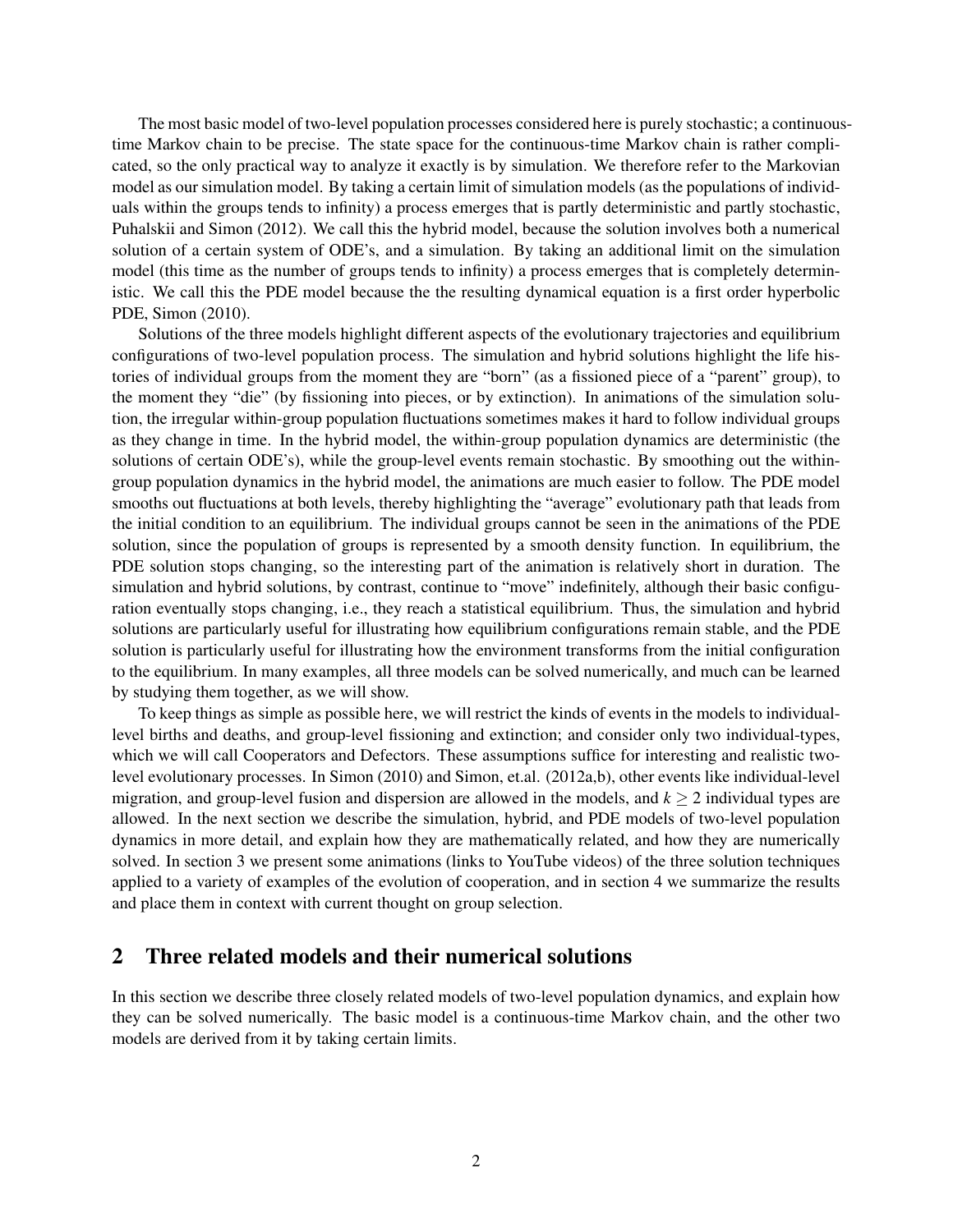### 2.1 The simulation model

Our continuous-time Markov chain model of two-level population dynamics is specified by the (stochastic) rates that the various individual-level and group-level events occur at, as functions of the state of the environment, and a rule that specifies how the state changes when an event occurs. Thus, the modeler chooses the form of

- 1.  $B_c(x, y)$  and  $B_d(x, y)$ , the birth rates of Cooperators and Defectors in an  $(x, y)$ -group.
- 2.  $D_c(x, y)$  and  $D_d(x, y)$ , the death rates of Cooperators and Defectors in an  $(x, y)$ -group.
- 3.  $F_{\theta}(x, y)$ , the rate that  $(x, y)$ -groups fission when the state of the environment is  $\theta$ .
- 4.  $f((x, y), (u, v))$ , the expected number of  $(u, v)$ -groups resulting from the fissioning of an  $(x, y)$ -group (referred to as the "fissioning density").
- 5.  $E_{\theta}(x, y)$ , the rate that  $(x, y)$ -groups die of extinction when the state of the environment is θ.

The dynamical state of the environment,  $\theta_t(x, y)$ ,  $t \ge 0$ , changes whenever a birth or death occurs within a group, or a group fissions or dies of extinction. When a birth or death occurs in an  $(x, y)$ -group at time *t*, the state of that group changes from  $(x, y)$  to one of  $(x \pm 1, y \pm 1)$ . The state of the environment is updated by decreasing  $\theta_t(x, y)$  by one and increasing the appropriate  $\theta_t(x \pm 1, y \pm 1)$  by one. When an  $(x, y)$ group fissions, the offspring group-types,  $(u, v)$  and  $(x - u, y - v)$ , are determined by sampling randomly from the fissioning density. The state of the environment is updated by decreasing  $\theta_t(x, y)$  by one, and increasing  $\theta_t(u, v)$  and  $\theta_t(x - u, y - v)$  by one. If an  $(x, y)$ -group dies from extinction at time *t* then,  $\theta_t(x, y)$ is decreased by one. There are standard techniques for determining the timing of the events in a simulation of a continuous-time Markov chain, that exploit special properties of exponential distributions, e.g., Gillespie (1977).

Very often simulations are used to estimate probabilities or expected values associated with a model by repeating the simulation many times and computing an average, i.e., Monte-Carlo simulation. Our simulation can be easily modified for this purpose, however, our goal here is to gain insights into the stochastic process itself, so we generate long "sample paths" from the simulation, and then animate them. From a practical perspective, simulation is a very attractive approach to studying two-level population dynamics, and for models with small populations it is the most accurate solution technique. However, simulation can be computationally expensive if the size and/or number of groups in the model are too large. The hybrid solution is always faster, and sometimes the PDE solutions may be faster too. Also, the sample paths from the simulation are rather irregular due to the random timings of all the events, so animations of the hybrid and PDE solutions are easier to follow.

#### 2.2 A hybrid simulation/ODE method

In Puhalskii and Simon (2012) it is shown that as the population of individuals within a group tends to infinity, the (properly scaled) population dynamics converges to the solution of a certain system of ODE's. Of course, the solutions of the differential equations can be used to approximate within-group population dynamics whether or not the populations are large. When populations are small, the solutions of the differential equations can be thought of as the "average" evolutionary trajectory. The ODE's have the simple form,

<span id="page-2-0"></span>
$$
x' = \alpha_c(x, y) = x(B_c(x, y) - D_c(x, y))
$$
 and  $y' = \alpha_d(x, y) = y(B_d(x, y) - D_d(x, y)),$  (1)

which are easily solved by standard techniques like Euler's method or Runge-Kutta, Hoffman (2001). Note that the individual-level birth and death rates, interpreted as stochastic rates in the simulation model, are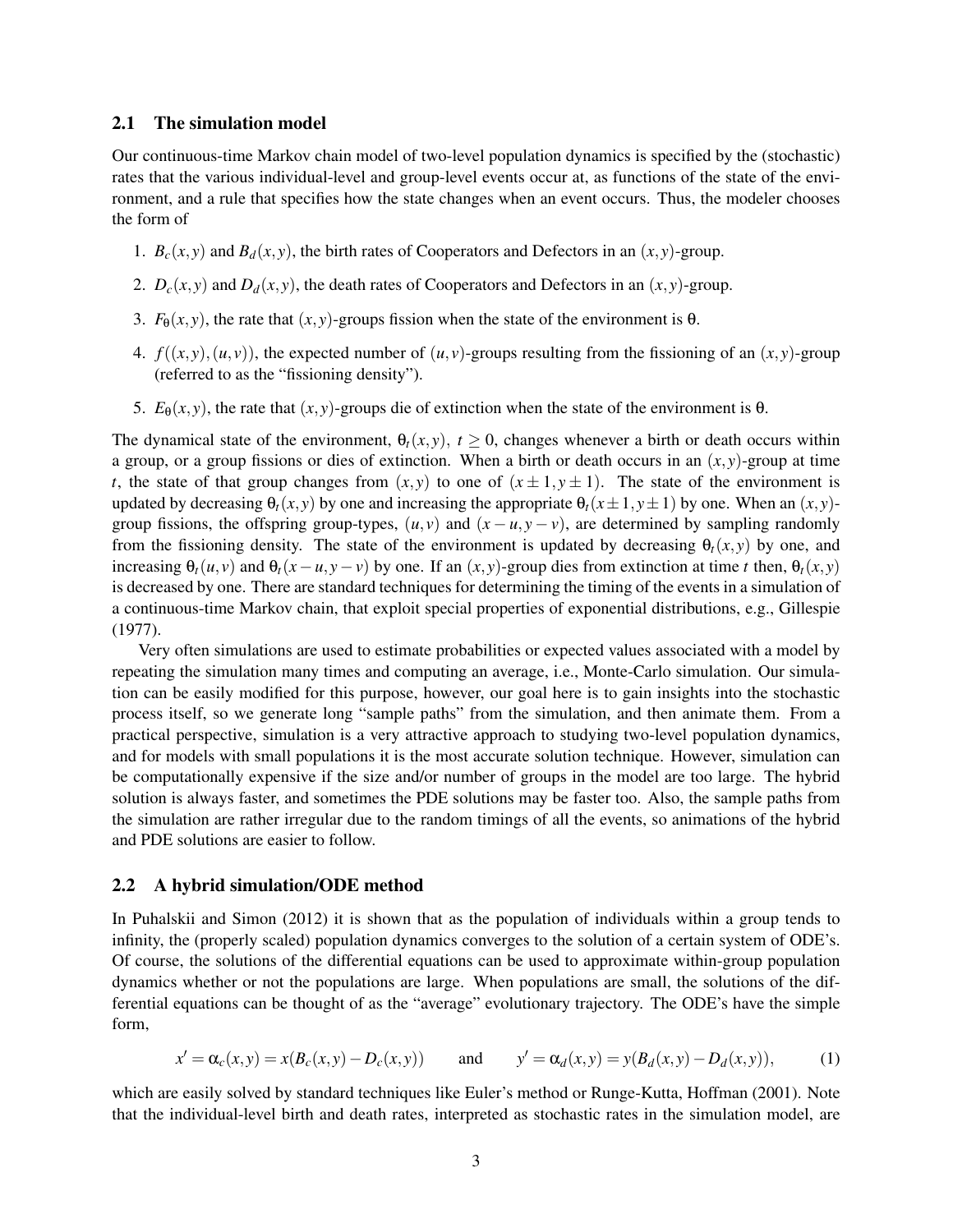interpreted as deterministic rate functions in the hybrid model. The states of the groups in the hybrid solution therefore take values in the continuum,  $\mathfrak{R}^2_+$ , since the evolutionary trajectories are continuous. The number of groups in the hybrid model is always integer valued, though. The only remaining detail to work out for the hybrid model is the fissioning density. In this context (and also for the PDE model), the fissioning density is a "smoothed-out" version of the fissioning density used in the simulation model, i.e., a function satisfying

<span id="page-3-2"></span>
$$
\int \int u f((x, y), (u, v)) dv du = x \quad \text{and} \quad \int \int v f((x, y), (u, v)) dv du = y,
$$
 (2)

so the sum of the pieces equals the whole. The continuous fissioning density for the hybrid model emerges as a limit of the discrete fissioning densities from the simulation model, e.g., a discrete uniform density becomes a continuous uniform density in the limit. In general, no two groups in the environment will be in exactly the same state in the hybrid model.

The within-group population dynamics, governed by [\(1\)](#page-2-0), abruptly ends when a group fissions or dies. In the hybrid simulation/ODE method, the timing of the group-level events retains its stochastic nature from the simulation model. The hybrid model is solved using the same time step,  $\Delta t$ , that is used to solve the ODE's numerically. In each time step,  $[t, t + \Delta t)$ , the probability that an  $(x, y)$ -group fissions is  $F_{\theta_t}(x, y)\Delta t + o(\Delta t)$ , and the probability it dies of extinction is  $E_{\theta_t}(x, y)\Delta t + o(\Delta t)$ , where  $\theta_t$  is the state of the environment at the beginning of the time step. The time step is chosen small enough so that the solution of the ODE is accurate, and so that *o*(∆*t*) can be safely ignored in the simulation. The simulation determines which (if any) groups fission or die during the time step, and then the new state of the environment determined by

- If an  $(x, y)$ -group does not fission or die during the time interval then it goes to state  $(x, y) + (x', y')\Delta t$ . (Note, this is Euler's method. Runge-Kutta or any other standard method can also be used.)
- If an  $(x, y)$ -group fissions during the time interval, then  $(u, v)$  is determined from the fissioning density, and the state of the environment is updated by decreasing  $\theta_{t+\Delta t}(x, y)$  by one, and increasing  $\theta_{t+\Delta t}(u, v)$ and  $\theta_{t+\Delta t}(x-u, y-v)$  by one.
- If an  $(x, y)$ -group dies of extinction during the interval, then decrease  $\theta_{t+\Delta t}(x, y)$  by one.

The hybrid solution is typically much faster than the simulation solution because the effects of individuallevel births and deaths in each time step are replaced by a single deterministic calculation.

### 2.3 A numerical PDE solution

In Simon (2010), a certain PDE is derived from the simulation model by interpreting population sizes (of groups and individuals within the groups) to be real valued, and interpreting all the stochastic rate functions as deterministic rate functions. The result is a deterministic process, where the dynamical state of the environment is governed by

<span id="page-3-0"></span>
$$
\frac{\partial \theta_t}{\partial t}(x, y) + \frac{\partial (\theta_t \alpha_c)}{\partial x}(x, y) + \frac{\partial (\theta_t \alpha_d)}{\partial y}(x, y) = g_t(x, y),
$$
\n(3)

where  $\alpha_c(x, y)$  and  $\alpha_d(x, y)$  are the net growth rates of Cooperators and Defectors in an  $(x, y)$ -group from [\(1\)](#page-2-0), and

<span id="page-3-1"></span>
$$
g_t(x,y) = \int \int \theta_t(u,v) F_{\theta_t}(u,v) f((u,v),(x,y)) du dv - (E_{\theta_t}(x,y) - F_{\theta_t}(x,y)) \theta_t(x,y)
$$
(4)

is the difference between the rates  $(x, y)$ -groups "appear" at time  $t$  due to larger groups fissioning, and the rates they "disappear" due to fissioning and extinction at time *t*.

Although [\(3\)](#page-3-0) has no analytic solution, it can be solved numerically. One way to solve the equation numerically starts by truncating  $\mathfrak{R}^2_+$  into a finite rectangle,  $R = [0, x_{max}] \times [0, y_{max}]$ , large enough so that the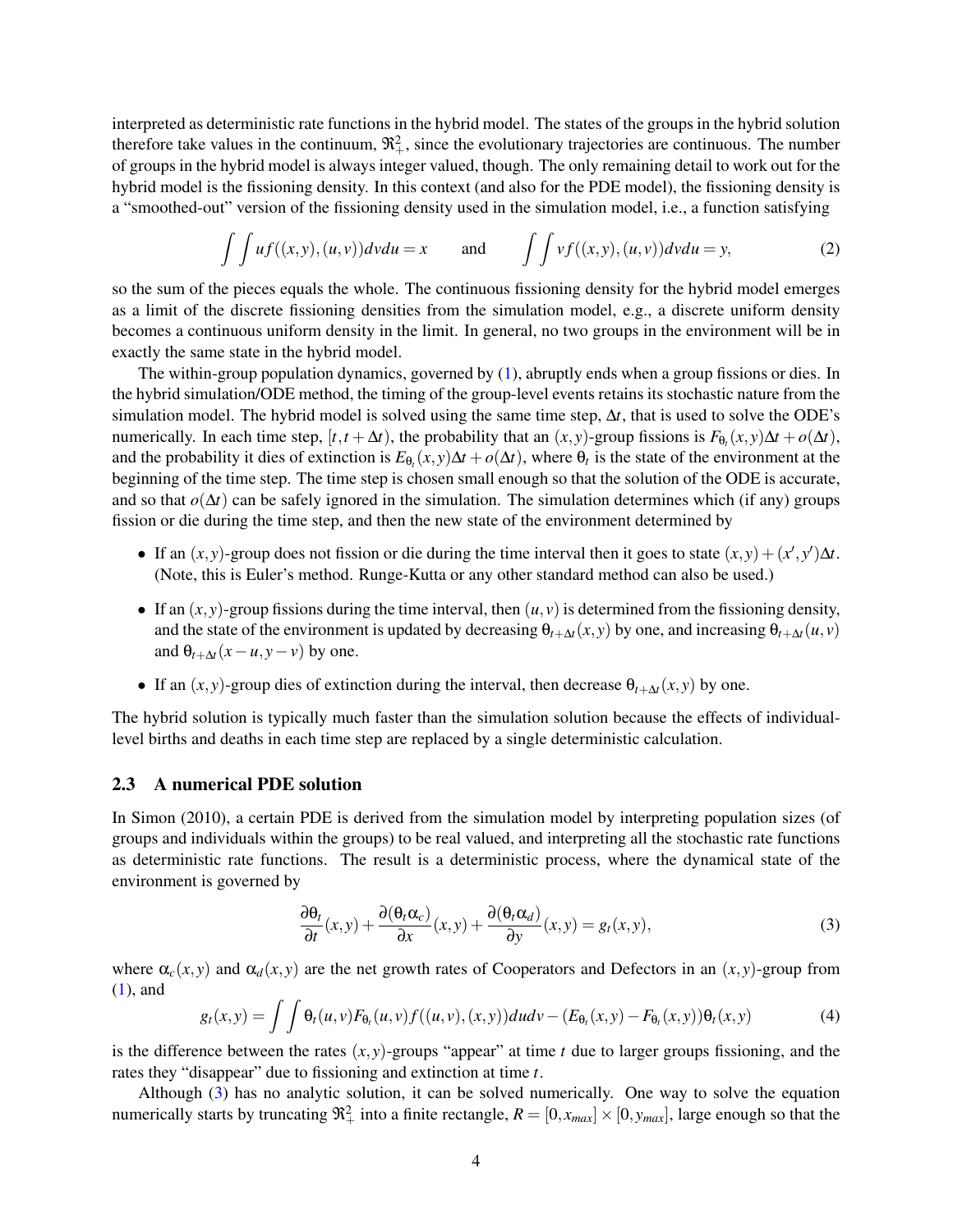fraction of  $(x, y)$ -groups outside *R* is always very small. *R* is then partitioned into a rectangular grid, where each cell in the grid has size ∆*x* × ∆*y*. Time is similarly discretized into time steps of duration ∆*t*. The state of the environment at time  $t_n = n\Delta t$  is represented by an  $m_x \times m_y$  matrix,  $\Theta_n$ , where  $m_x = x_{max}/\Delta x$ ,  $m_y = y_{max}/\Delta y$ , i.e.,  $\Theta_n(i, j)\Delta x \Delta y$ , is (approximately) the number of  $(x, y)$ -groups in the environment at time  $t_n$ , where  $(x, y)$  is in the  $(i, j)$ -cell. The state is recalculated at time  $t_{n+1}$  from the state at time  $t_n$  by updating each element of Θ*<sup>n</sup>* based on individual-level changes (from the partial derivative terms) and group-level changes (from the  $g_t$  term) that occur in the  $n+1$ st time interval. The changes to  $\Theta_n(i,j)$  due to individuallevel changes is computed in terms of the values in its neighboring cells; and the growth rate functions, α*<sup>c</sup>* and  $\alpha_d$ , from [\(1\)](#page-2-0). The method of "upwind differencing", Hoffman (2001), seems to work well. For the group-level changes, we update  $\Theta_n(i, j)$  by adding  $g_{t_n}(i\Delta x, j\Delta y)\Delta t$ , obtained from a numerical integration of [\(4\)](#page-3-1).

## 3 Animations

Properly designed simulations of continuous-time Markov chains are exact, in the sense that the underlying probability space for the simulation is the same as the underlying probability space for the continuous-time Markov chain. And under the weak assumption that the rate-functions,  $B_c$ ,  $B_d$ ,  $D_c$ ,  $D_d$ ,  $F_\theta$ , and  $E_\theta$ , defined in the previous section, are continuous in the variables *x* and *y* (or even piecewise continuous), the numerical solutions described in the previous section for the hybrid and PDE models can be made as accurate as the modeler wants, by setting the time steps and grid sizes sufficiently small. There is therefore an enormous range of possible two-level population models that are amenable to mathematical analysis. Our tactic in this section is to choose simple generic forms for the rate functions, and reasonable values for the associated parameters, with the goal of animating "typical" two-level population dynamics.

Our animations will be based on models of two-level population dynamics with the following rate functions. In the absence of mutation, the birth rates in an  $(x, y)$ -group are

$$
\hat{B}_c(x,y) = \beta + \frac{x}{x+y}b - c
$$
, and  $\hat{B}_d(x,y) = \beta + \frac{x}{x+y}b$ ,

i.e., Cooperators and Defectors play a public goods game within their groups, where each cooperator produces a benefit *b*, shared by all the individuals in the group, at a cost of *c* to itself. The parameter β is a base birth rate common to both types. Let  $\mu_c$  be the probability that the offspring of a Cooperator is a Defector, and let  $\mu_d$  be the probability the offspring of a Defector is a Cooperator. Then the total rates that Cooperators and Defectors are born in an  $(x, y)$ -group, including "mutations", are

<span id="page-4-0"></span>
$$
B_c(x,y) = (1 - \mu_c)\hat{B}_c(x,y) + \mu_d \hat{B}_d(x,y) \quad \text{and} \quad B_d(x,y) = \mu_c \hat{B}_c(x,y) + (1 - \mu_d)\hat{B}_d(x,y). \tag{5}
$$

The death rates for Cooperators and Defectors in an  $(x, y)$ -group are equal, with

$$
D_c(x, y) = D_d(x, y) = (x + y)\gamma.
$$
\n<sup>(6)</sup>

Since the per-individual death rates are proportional to the size of the group, but the per-individual birth rates are bounded, there is an equilibrium group size (depending on the fractions of Cooperators and Defectors in the group) where birth and death rates balance. In particular, in a group that is primarily Cooperators, the equilibrium size is  $(β+b−c)/γ$ , and in a group that is primarilly Defectors, the equilibrium size is  $β/γ$ . The equilibrium sizes for groups with a mixture of cooperators and defectors will be between those values.

The fissioning rate for an  $(x, y)$ -group in our examples is

$$
F_{\theta}(x, y) = f_1 x + f_2 y,\tag{7}
$$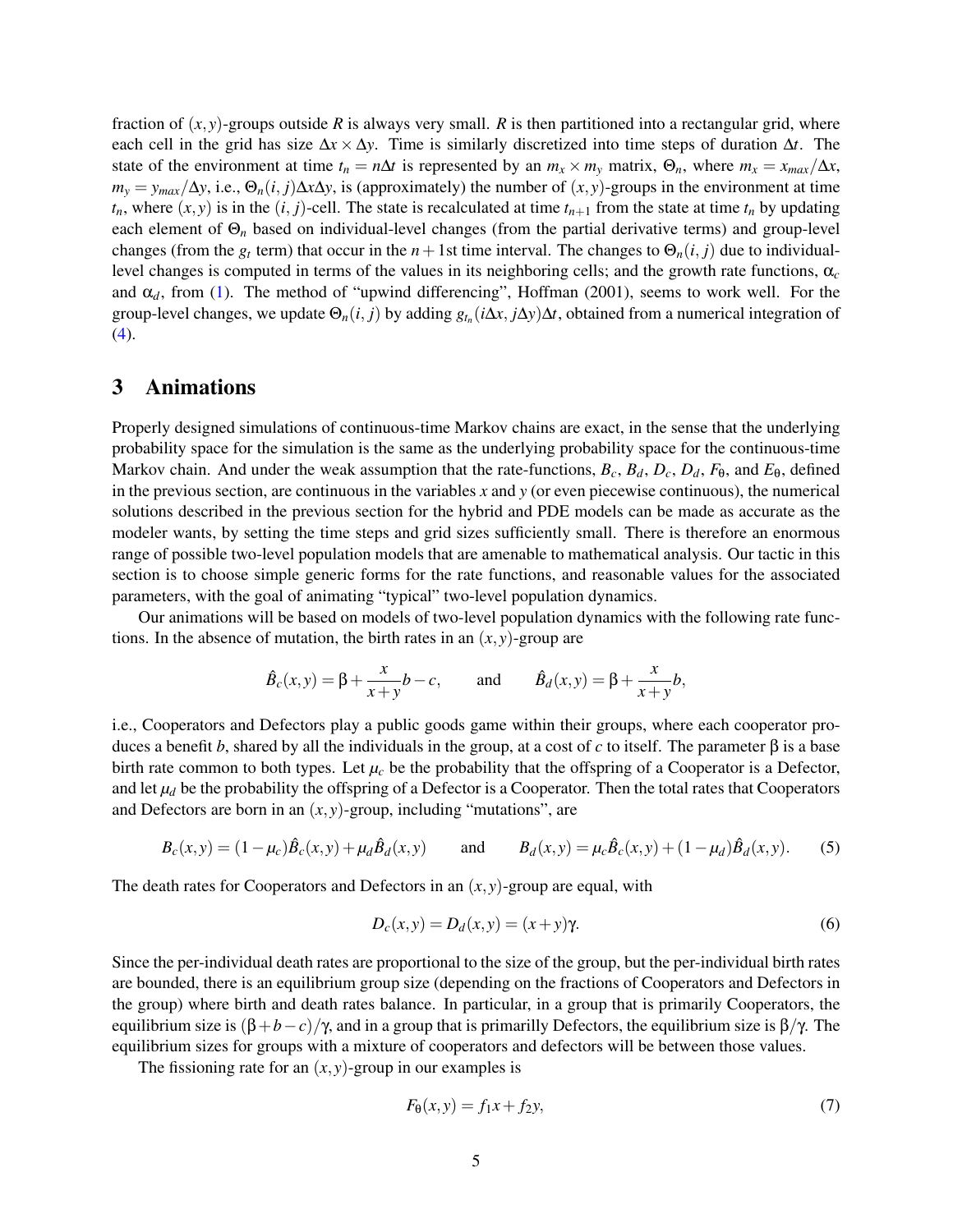where  $f_1 < f_2$ , i.e., the fission rate is linear in the number of Cooperators and Defectors in the group, and more cooperative groups are less likely to fission. For the hybrid and PDE models, the fissioning density is the continuous uniform density<sup>[1](#page-5-0)</sup>;

<span id="page-5-2"></span>
$$
f((x, y), (u, v)) = \begin{cases} \frac{2}{xy} & \text{if } (0, 0) \le (u, v) \le (x, y) \\ 0 & \text{otherwise} \end{cases}
$$
 (8)

i.e., all possible outcomes of the fissioning of an  $(x, y)$ -group are equally likely. In the simulation model the fissioning density is a discrete uniform, i.e.,  $f((x, y), (u, v)) = 2/(x+1)(y+1)$ . Finally, the extinction rate for an  $(x, y)$ -group is

<span id="page-5-1"></span>
$$
E_{\theta}(x, y) = e_1 G(t) e^{-(e_2 x + e_3 y)}, \qquad (9)
$$

where  $e_2 > e_3$ , i.e, extinctions are more common in environments with more groups, less common in big groups than small groups, and less common in cooperative groups than non-cooperative groups. Since the groups cannot get arbitrarily large, the per-group fissioning rates are bounded. On the other hand, the pergroup extinction rates are proportional to the number of groups in the environment. The population of groups in the environment therefore cannot grow indefinitely, and eventually reaches a stable size that depends (in a complicated way) on the equilibrium mixture of group-types.

There are many different kinds of evolutionary trajectories and equilibrium configurations possible within the constraints of the generic rate functions just described. In the following examples, the evolutionary trajectories that lead from the initial states to the equilibrium configurations are all quite different. In the first three examples the cost of cooperating, *c*, is varied while the other parameters are fixed. When *c* is small, cooperative groups dominate, but as *c* increases, the equilibrium environment contains fewer cooperative groups, until a point is reached where cooperation struggles to establish itself. In the fourth example, the parameters are set so that group level events are relatively rare, and cooperation relatively cheap. The result is an equilibrium where most groups are at or near an equilibrium size, but the internal composition of the groups vary.

The animation of the PDE solutions show the environment changing over time as a continuous density function that gradually morphs into an equilibrium configuration. We animate the view of the density function from above, with color coding representing the relative height. The animations of the hybrid and simulation solutions show the life histories of the groups, which appear as small "moving" circles. The circles generally move in a counter-clockwise direction, due to the fact that Defectors make gains in every group. The life histories of the groups in the simulation solutions are much more irregular than those in the hybrid solution due to the additional randomness. All the calculation for the following examples, and the assembly of the animations, were done with Matlab, and then uploaded to YouTube.

#### Example 1

In the first example, the parameters associated with the rate functions  $(5)-(9)$  $(5)-(9)$  $(5)-(9)$  have the values:

 $β = .04, b = .05, c = .015, γ = .0008, μ<sub>c</sub> = μ<sub>d</sub> = .05, f<sub>1</sub> = .0008, f<sub>2</sub> = .0014, e<sub>1</sub> = .02, e<sub>2</sub> = .2, e<sub>3</sub> = .15.$ 

The initial condition has approximately 500 groups that are all (approximately)  $(2,38)$ -groups, i.e., groups of mostly Defectors. In this example, cooperators do very well. Starting from an environment dominated by Defectors, the first cooperative groups appear at around  $t = 200$ , and by  $t = 400$  they are firmly established. Cooperative groups make steady gains at the expense of less cooperative groups, and by  $t = 1000$ , the equilibrium configuration, where most groups are large and cooperative, has started to take shape. Note that in equilibrium there are still a fair number of noncooperative groups, due to fissioning events and the

<span id="page-5-0"></span><sup>&</sup>lt;sup>1</sup>The factor of 2 in the uniform fissioning density [\(8\)](#page-5-2) reflects the fact that the fissioning event results in two pieces, i.e., so that [\(2\)](#page-3-2) is satisfied.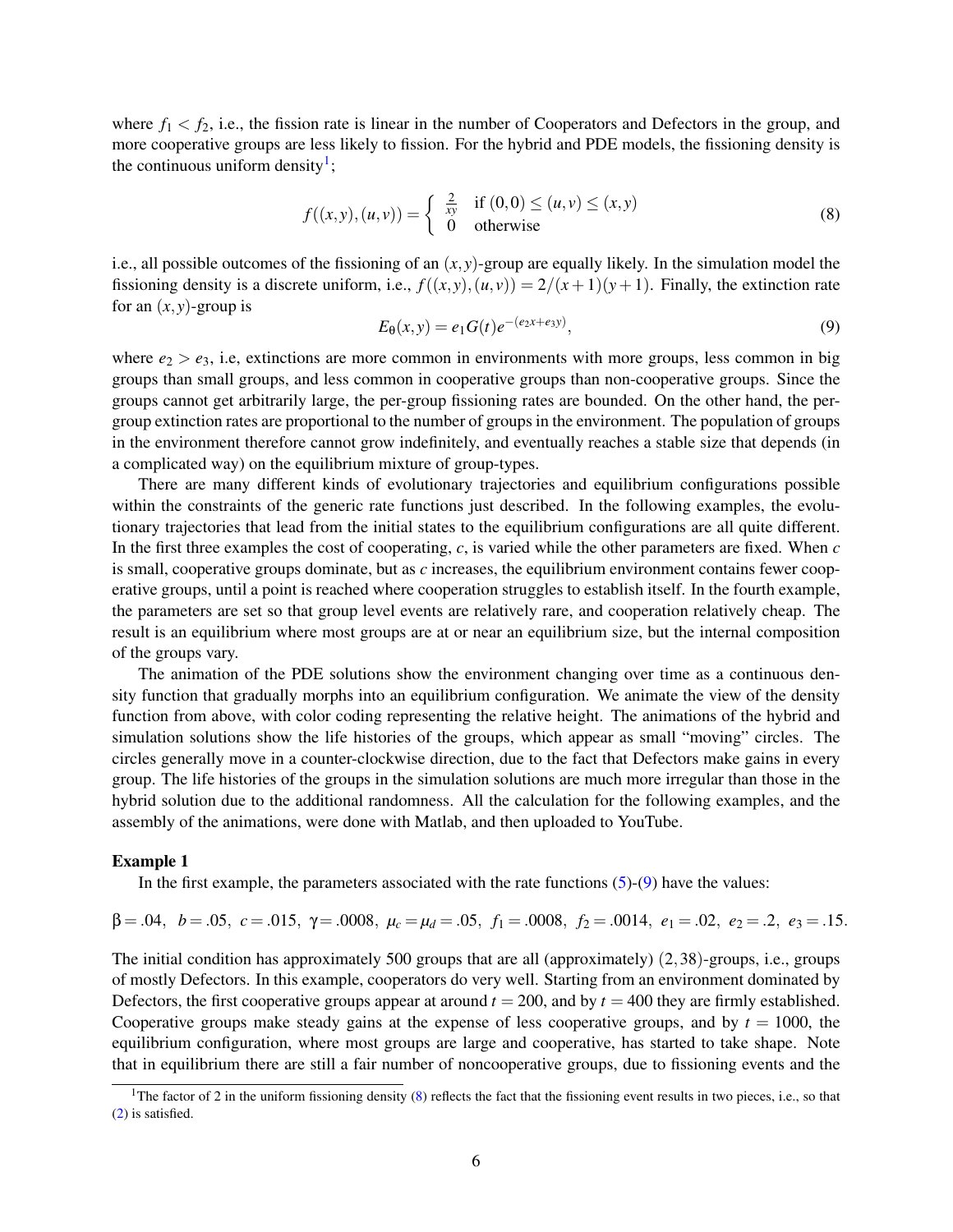internal population dynamics of (formerly) cooperative groups. The dynamics that keep the equilibrium configuration stable are best seen in the hybrid solution. The overall evolutionary flow in this example is best seen in the PDE solution. The animations are on YouTube:

| <b>PDE Solution</b>    | http://www.youtube.com/watch?v=JwJY4RHjeHk&feature=plcp                       |
|------------------------|-------------------------------------------------------------------------------|
| <b>Hybrid Solution</b> | http://www.youtube.com/watch?v=jZolOyRm6s0&feature=plcp                       |
|                        | Simulation Solution   http://www.youtube.com/watch?v=-n2kTnYJHC4&feature=plcp |

### Example 2

The parameter values in the second example are the same as in example 1, but the cost of cooperation, *c*, has been increased:

 $β = .04, b = .05, c = .020, γ = .0008, μ<sub>c</sub> = μ<sub>d</sub> = .05, f<sub>1</sub> = .0008, f<sub>2</sub> = .0014, e<sub>1</sub> = .02, e<sub>2</sub> = .2, e<sub>3</sub> = .15.$ 

This time cooperative groups do not dominate. The equilibrium configuration is bimodal (best seen in the PDE solution), with a large number of cooperative groups and a large number of noncooperative groups, along with groups in various transitionary states. Like usual, the dynamics that keep the equilibrium configuration stable are best seen in the hybrid solution. The animations are on YouTube:

| PDE Solution           | http://www.youtube.com/watch?v=_mrCyJ9Fp0I&feature=relmfu                     |
|------------------------|-------------------------------------------------------------------------------|
| <b>Hybrid Solution</b> | http://www.youtube.com/watch?v=mxwo-JAeqxk&feature=relmfu                     |
|                        | Simulation Solution   http://www.youtube.com/watch?v=2GeR_AkHBvs&feature=plcp |

### Example 3

In this example we increase the cost of cooperation to the point where large cooperative groups are rare in equilibrium.

 $β = .04, b = .05, c = .030, γ = .0008, μ<sub>c</sub> = μ<sub>d</sub> = .05, f<sub>1</sub> = .0008, f<sub>2</sub> = .0014, e<sub>1</sub> = .02, e<sub>2</sub> = .2, e<sub>3</sub> = .15.$ 

To get an interesting animation, we start the process this time with about 200 very cooperative groups. At first the groups grow and multiply (due to fissioning events), but the cooperative groups gradually lose control of the environment. The overall evolutionary flow is best seen in the PDE solution, while the simulation and hybrid solutions show how a small number of cooperative groups manage to remain in equilibrium. The animations are on YouTube:

| PDE Solution           | http://www.youtube.com/watch?v=pTKQ6ghjJtk&feature=plcp                       |
|------------------------|-------------------------------------------------------------------------------|
| <b>Hybrid Solution</b> | http://www.youtube.com/watch?v=ZVL9gA07D0M&feature=plcp                       |
|                        | Simulation Solution   http://www.youtube.com/watch?v=3E_ov2wjSvE&feature=plcp |

#### Example 4

This example is different from the first three. The goal here is to illustrate what happens when fissioning events are rare enough so that groups have time to reach their equilibrium size. The parameters are set to:

$$
\beta = .04, b = .05, c = .004, \gamma = .0008, \mu_c = \mu_d = .05, f_1 = .0001, f_2 = .0002, e_1 = .2, e_2 = .25, e_3 = .15.
$$

With a small fissioning rate like this, cooperation has a harder time establishing itself than in the first three examples, so the cost of cooperation is lowered to compensate. (The cost is still significant for the large groups.) In equilibrium, most groups in the environment are in states along the "diagonal line" between (0,50) and (87.5,0). (It's actually not quite linear.) The occasional fissioning produces enough small cooperative groups to replace the large ones that become less cooperative over time. Note that both the PDE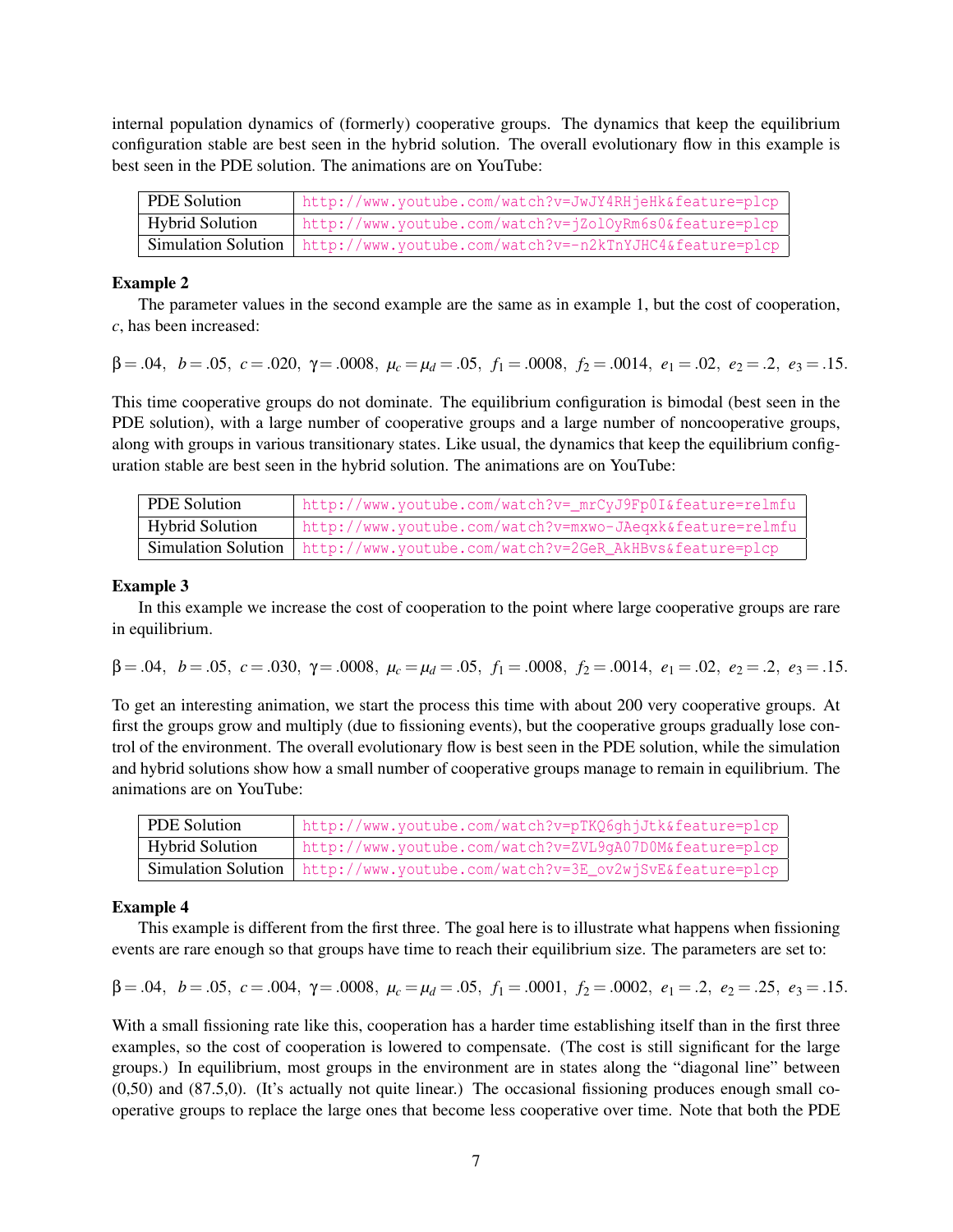solution and the hybrid solution concentrate most of the groups right on the diagonal "line". This is due to the fact that those solutions are "large-population limits" of the simulation model, and when groups are large, it is very unlikely for them to get much larger than their equilibrium size. (There is a large "negative drift" if they do.) Thus, in this example, it is the simulation solution that provides the most accurate portrayal of the population dynamics. The animations are on YouTube:

| <sup>D</sup> PDE Solution | http://www.youtube.com/watch?v=qyL_akxWs3A&feature=plcp                       |
|---------------------------|-------------------------------------------------------------------------------|
| Hybrid Solution           | http://www.youtube.com/watch?v=HqRfCBQ3vIQ&feature=context-cha                |
|                           | Simulation Solution   http://www.youtube.com/watch?v=pqT6dJFb60A&feature=plcp |

### 4 Discussion

Perhaps the most common opinion on group selection is that it is theoretically possible, but much too weak in practice to be responsible for any of the notable outcomes its proponents attribute to it. This opinion is usually justified by a combination of intuitive arguments, e.g., Dawkins (1976), Pinker (2012), and mathematical models designed to formalize the intuitive arguments, e.g. Maynard Smith (1964), West, et.al. (2008). The intuitive arguments, when applied to groups of Cooperators and Defectors, suggest that any group containing Defectors will soon be taken over by them due to their increased fitness over Cooperators, and the fact that it is impossible to keep Defectors from invading groups of Cooperators due to mutation, migration, and other methods of gene flow between groups. Thus, the occasional cooperative group that somehow materializes is soon lost. The evolution of cooperation, it is argued, requires something other than group selection, such as kin recognition, limited dispersal, direct or indirect reciprocity, etc., e.g., West, et.al. (2008). The solutions of our models of two-level population dynamics suggest that the common wisdom on group selection is wrong. Group selection has a significant effect under a wide variety of conditions, and under the right circumstances can be a very potent evolutionary force. The key is to understand group selection as a dynamical process that occurs over evolutionary time scales, and not just as statistical properties of genetic changes from one generation to the next, Simon, et.al. (2012b).

We have explicitly shown that if there are enough fissioning events, enough variation between the offspring groups produced by fissioning events, and enough of a selective advantage for more-cooperative groups, then cooperation will thrive quite easily in the environment, without any additional assumptions (like kin recognition, limited dispersal, direct or indirect reciprocity, etc.). The physical process of group selection can be clearly seen in the animations of the simulation and hybrid dynamics as the "circulation" of group-types over time, where small cooperative groups formed by chance from fissioning events, grow and replace the existing large groups that have become less cooperative due to internal population dynamics.

A skeptic might argue that the parameter values we chose in our examples here (and elsewhere) that exhibited strong group selection must be wildly unrealistic, favoring Cooperators. In fact, the parameters chosen for the examples here are rather conservative in that respect. In examples 1 and 2, the cost of cooperation, *c*, is fairly large compared to the individual-level birth rates (i.e.,  $c \approx .02$  vs.  $\beta + bx/(x +$  $y$ )  $\lt$  .09), and even larger compared to the net growth rates (birth rate minus death rate), especially for larger groups where the net growth rate is small. Even in example 1, where  $c = .015$ , Cooperators are at a significant disadvantage within the groups. Likewise, the mutation probability,  $\mu_c = .05$ , for Cooperators is large, making it impossible for cooperative groups to avoid being invaded by Defectors. On the other hand, the selective advantage for cooperative groups due to differences in the extinction rate function (i.e.,  $e_2 = .20$ ) vs.  $e_3 = .15$ ) is not exceptional, and the difference in fissioning rates (i.e.,  $f_1 = .0008$  vs  $f_2 = .0014$ ) actually produces more offspring for uncooperative groups.

Of course, group selection is not all-powerful. Example 3 shows that, as one would expect, if the cost of cooperation is too high then group selection is not strong enough to overcome it, and Defectors eventually dominate the environment. Similar results occur if there is insufficient fissioning, insufficient difference in